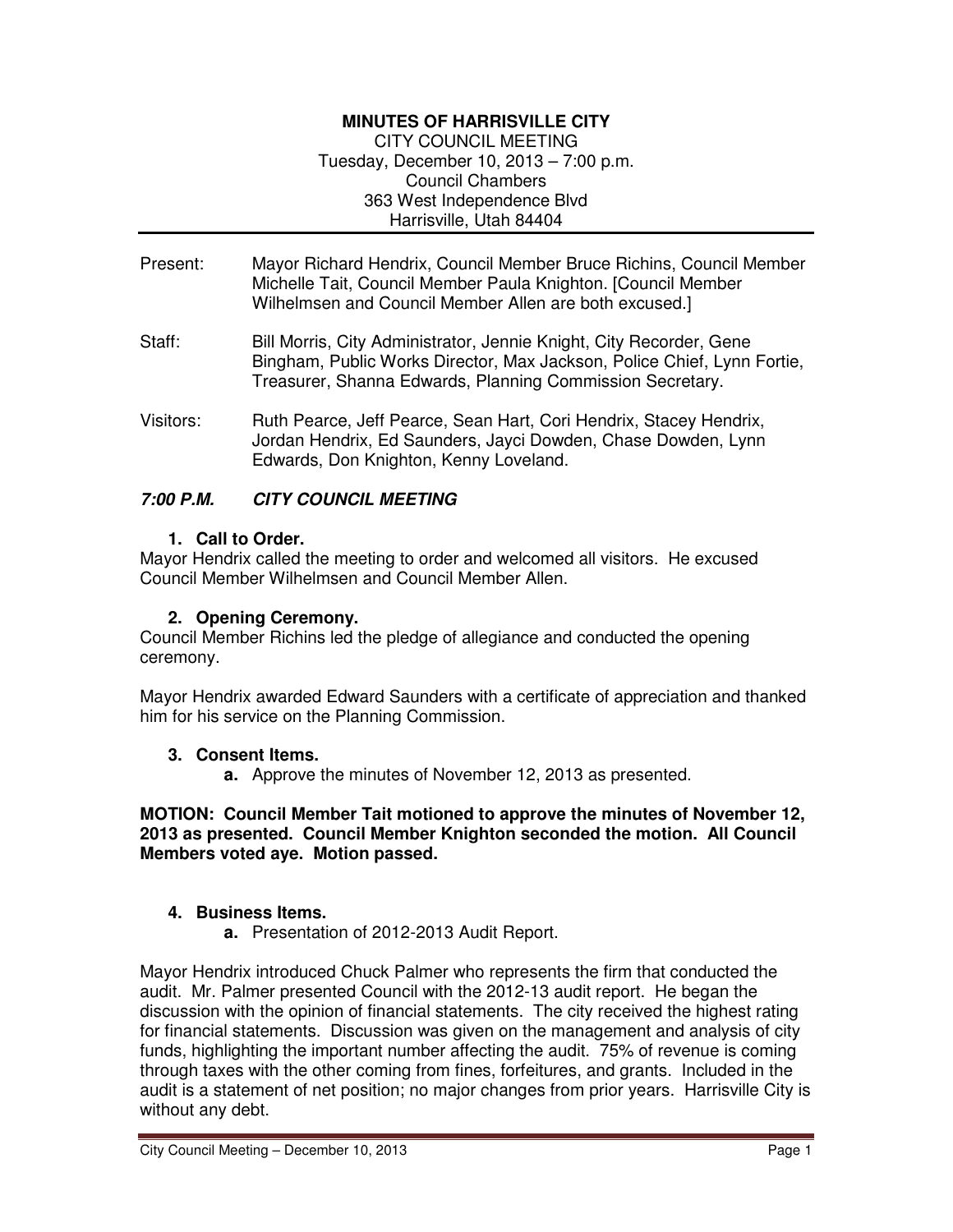The statement of activities focuses on services; starting with expenses and what is related through revenue. Fines, forfeitures, grants, and property taxes are all related revenues. This year the governmental activities received a small loss. Business activities include garbage, sewer, and recycle received a profit.

The balance sheet outlines much like the updates Council receives on a monthly basis from Lynn Fortie. This show that cash is up \$30,000 in the general fund, and the unassigned fund balance is within the allowed amount, not exceeding the 25% maximum. The statement of revenues and expenditures shows taxes are up and expenditures are down. This gave a rather big change in the fund balance. The business activities and statement of revenues were reviewed, showing that net income is a little bit lower. Sewer contractual services increased a bit but all of these funds have a positive fund balance. Sewer and garbage both had a loss but the other three categories in the business activities show an increase.

Cash flow statements were reviewed, showing that cash operations from sewer, storm water, and garbage spent more than they brought in. Accounting policies and capital assets were reviewed and the general fund budget to actual fund budget was outlined. Capital assets fund shows where the assets are tied up with equipment. Revenue was greater and expenditure was lower than what was budgeted. Several reports required by the state were outlined and both give clean opinions with no issues being found. Mayor Hendrix thanked Chuck Palmer for the work provided by the firm and stated his appreciation for how the firm has always provided good service to the city. Mr. Palmer reiterated the city's good standing commenting the city sits in a good position.

Council Member Tait asked about the usual report outlining any issues that may need to be addressed. Mr. Palmer responded there are no findings at all with this report. He thought possibly Jeff Ambrose made some comments and suggestions for staff to address any issues but they are simply suggestions not something that requires immediate action.

**b.** Discussion/possible adoption of 2012-2013 Audit Report. Bill Morris congratulated Council on having an audit that had no findings. He thanked staff for their efforts to be in compliance and recommended approval.

# **MOTION: Council Member Richins motioned to adopt the 2012-13 audit report. Council Member Tait seconded the motion. All Council Members voted aye. Motion passed.**

Mayor Hendrix thanked staff for their efforts in helping conduct the audit.

**c.** Discussion/possible action to grant Final Acceptance of improvements in Phase 4 of the Wildflower Estates Subdivision.

Bill Morris explained the memo from Jones office to address the inspection that was conducted recommending final acceptance on part of the phase 4 Wildflower improvements. Staff recommends final acceptance on these outlined improvements for the subdivision.

Council Member Richins commented he has noticed many areas throughout Harrisville where waste does not flow through gutters and drain properly. Gene Bingham explained the challenge with drainage is the road specification allows for a 5% slope on the grade which is fairly flat. Harrisville City is very flat. To get more that a 5% slope on the grade developers would have to super elevate the roads and that can cause future problems. When roads are poured, the grade is checked to make sure the development meets specifications. Gene Bingham commented even grass clippings can cause back-ups in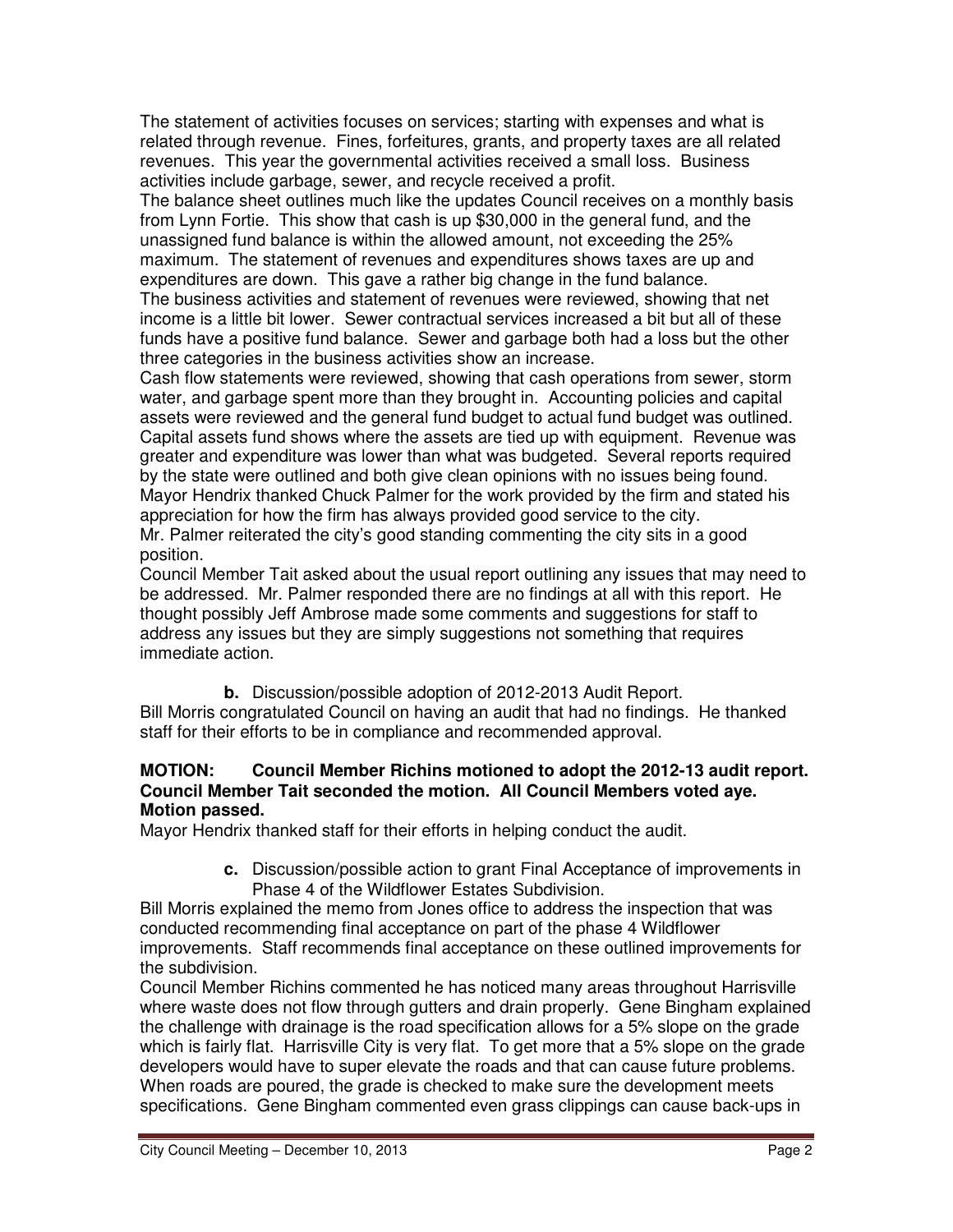the gutters. There is really no margin for error. Any minor settling can cause problems. He explained another issue with utility companies burrowing under the road causing additional settling. Mayor and Council gave discussion on the slope and grading throughout the city, agreeing Harrisville is very flat.

Council Member Knighton asked for clarification on the partial acceptance. Bill Morris responded specifically the outlined improvements from Jones & Associates letter are receiving final acceptance. Gene Bingham further clarified there will be additional improvements that will need final acceptance in the future. Council Member Knighton asked what the 15% contingency fee is required for. Bill Morris explained this money is included in the escrow requirement on subdivisions. Gene Bingham further clarified escrow requirements are set at 115% to include this 15% contingency as a guarantee on the subdivision.

### **MOTION: Council Member Tait motioned to grant final acceptance of improvements in Phase 4 of the Wildflower Estates Subdivision in accordance with the conditions outlined in the December 4th letter from Jones & Associates. Council Member Richins seconded the motion. All Council Members voted aye. Motion passed.**

**d.** Discussion/possible action to grant preliminary/final approval for the Hart Community Ownership Development located at 1589 North 750 West.

Bill Morris explained there is an ordinance in place to allow for condominiums in a commercial zone. The property owner's engineer put together a condominium declaration for the development. This agreement includes specifications on how the individuals will govern the common area. The county is requiring a few items. There is a deferral agreement in place that will require the installation of improvements on 750 West when they are developed. Bona Vista is requiring a few items to address the water service to each unit.

Staff recommended approval based on the conditions outlined in the December  $4<sup>th</sup>$ , 2013 memo from Jones & Associates. Mayor and Council gave discussion on the existing areas and the look of this development. Staff indicated there will be slight changes to the already existing buildings. There will be changes as each building is transferred to new ownership. Council Member Knighton asked if there is a landscaping requirement. Bill Morris said there is a pre-existing requirement for 25% of the area to be landscaped. Clarification was made that this proposal is for a commercial area only.

### **MOTION: Council Member Richins motioned to grant preliminary/final approval for the Hart Community Ownership Development located at 1589 North 750 West subject to the items outlined in the December 4th, 2013 memo from Jones & Associates. Council Member Tait seconded the motion. All Council Members voted aye. Motion passed.**

**e.** Presentation of Business Friendly Award

Bill Morris presented Council with the business friendly award that was received by Governor Herbert's office. Mayor Hendrix pointed out there are a few issues that will still need to be addressed in the near future regarding this issue. Council Member Richins commented about positive feedback received from business owners.

# **5. Public Comments.**

No public comments were offered.